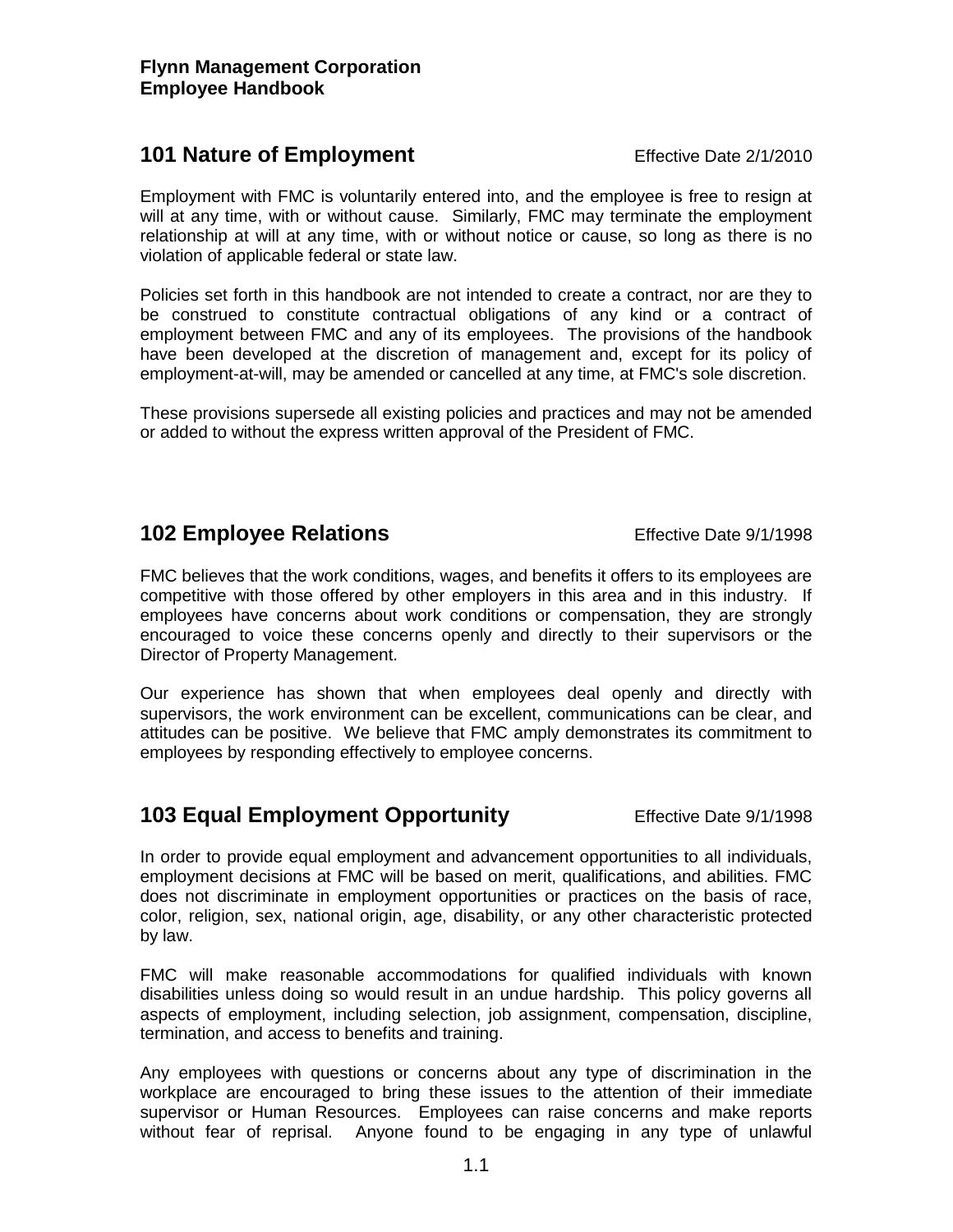The continued success of FMC is dependent upon our customers' trust and we are dedicated to preserving that trust. Employees owe a duty to FMC, its customers, and shareholders to act in a way that will merit the continued trust and confidence of the public.

discrimination will be subject to disciplinary action, up to and including termination of

The successful business operation and reputation of FMC is built upon the principles of fair dealing and ethical conduct of our employees. Our reputation for integrity and

FMC will comply with all applicable laws and regulations and expects its directors, officers, and employees to conduct business in accordance with the letter, spirit, and intent of all relevant laws and to refrain from any illegal, dishonest, or unethical conduct.

In general, the use of good judgment, based on high ethical principles, will guide you with respect to lines of acceptable conduct. If a situation arises where it is difficult to determine the proper course of action, the matter should be discussed openly with your immediate supervisor, and if necessary, with the Director of Property Management for advice and consultation.

Compliance with this policy of business ethics and conduct is the responsibility of every FMC employee. Disregarding or failing to comply with this standard of business ethics and conduct could lead to disciplinary action, up to and including possible termination of employment.

## **105 Hiring of Tenants** Effective Date 1/6/05

It is against FMC policy to hire tenants at any property managed by FMC, in any capacity without the prior, written consent of the Director of Property Management.

## **106 Hiring of Relatives** Effective Date 9/1/1998

The employment of relatives in the same area of an organization may cause serious conflicts and problems with favoritism and employee morale. In addition to claims of partiality in treatment at work, personal conflicts from outside the work environment can be carried into day-to-day working relationships.

Relatives of persons currently employed by FMC may be hired only if they will not be working directly for or supervising a relative or will not occupy a position in the same line of authority within the organization. This policy applies to any relative, higher or lower in the organization, who has the authority to review employment decisions. FMC employees cannot be transferred into such a reporting relationship. If the relative relationship is established after employment, the individuals concerned will decide who

#### **Flynn Management Corporation Employee Handbook**

employment.

personal integrity.

**104 Business Ethics and Conduct** Effective Date 9/1/1998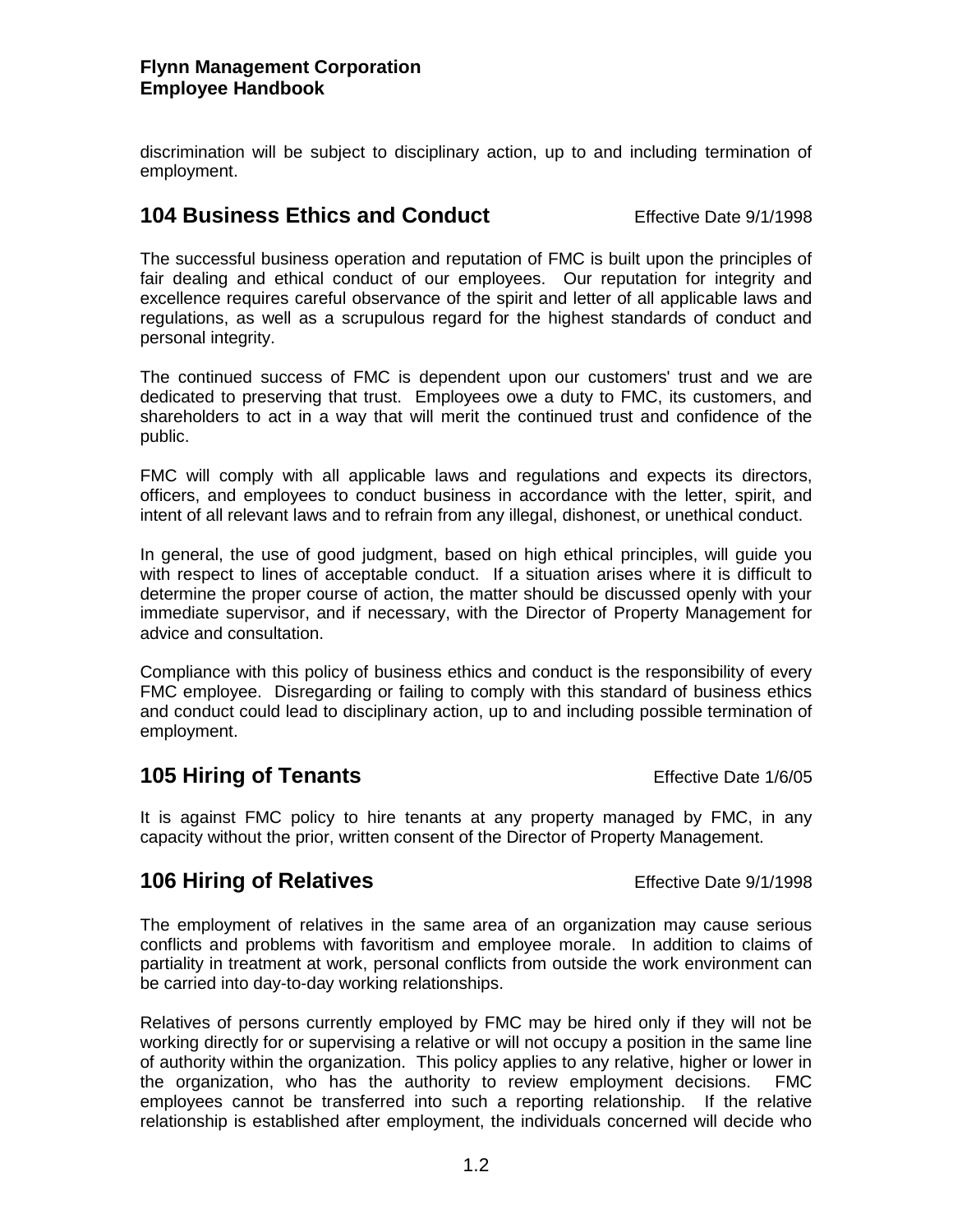#### **Flynn Management Corporation Employee Handbook**

is to be transferred. If that decision is not made within 30 calendar days, management will decide.

In other cases where a conflict or the potential for conflict arises, even if there is no supervisory relationship involved, the parties may be separated by reassignment or terminated from employment. In special circumstances where family members are currently employed, no transfers or reassignments will be required unless conflicts warrant such action be taken.

For the purposes of this policy, a relative is any person who is related by blood or marriage, or whose relationship with the employee is similar to that of persons who are related by blood or marriage.

# **107 Renting to Relatives Effective Date 12/6/2000**

Renting to relatives at the same property may cause serious conflicts and problems with favoritism and employee morale. In addition to claims of partiality in treatment as a tenant, personal conflicts from outside the work environment can be carried into day-today operations of the managed property.

It is against company policy for site managers to rent to a relative at their property. The reason for this is to avoid a conflict of interest and the possibility of a charge claiming favoritism or discrimination.

For the purposes of this policy, a relative is any person who is related by blood or marriage, or whose relationship with the employee is similar to that of persons who are related by blood or marriage.

## **108 Immigration Law Compliance** Effective Date 9/1/1998

FMC is committed to employing only United States citizens and aliens who are authorized to work in the United States and does not unlawfully discriminate on the basis of citizenship or national origin.

In compliance with the Immigration Reform and Control Act of 1986, each new employee, as a condition of employment, must complete the Employment Eligibility Verification Form I-9 and present documentation establishing identity and employment eligibility. Former employees who are rehired must also complete the form if they have not completed an I-9 with FMC within the past three years, or if their previous I-9 is no longer retained or valid.

Employees may raise questions or complaints about immigration law compliance without fear of reprisal.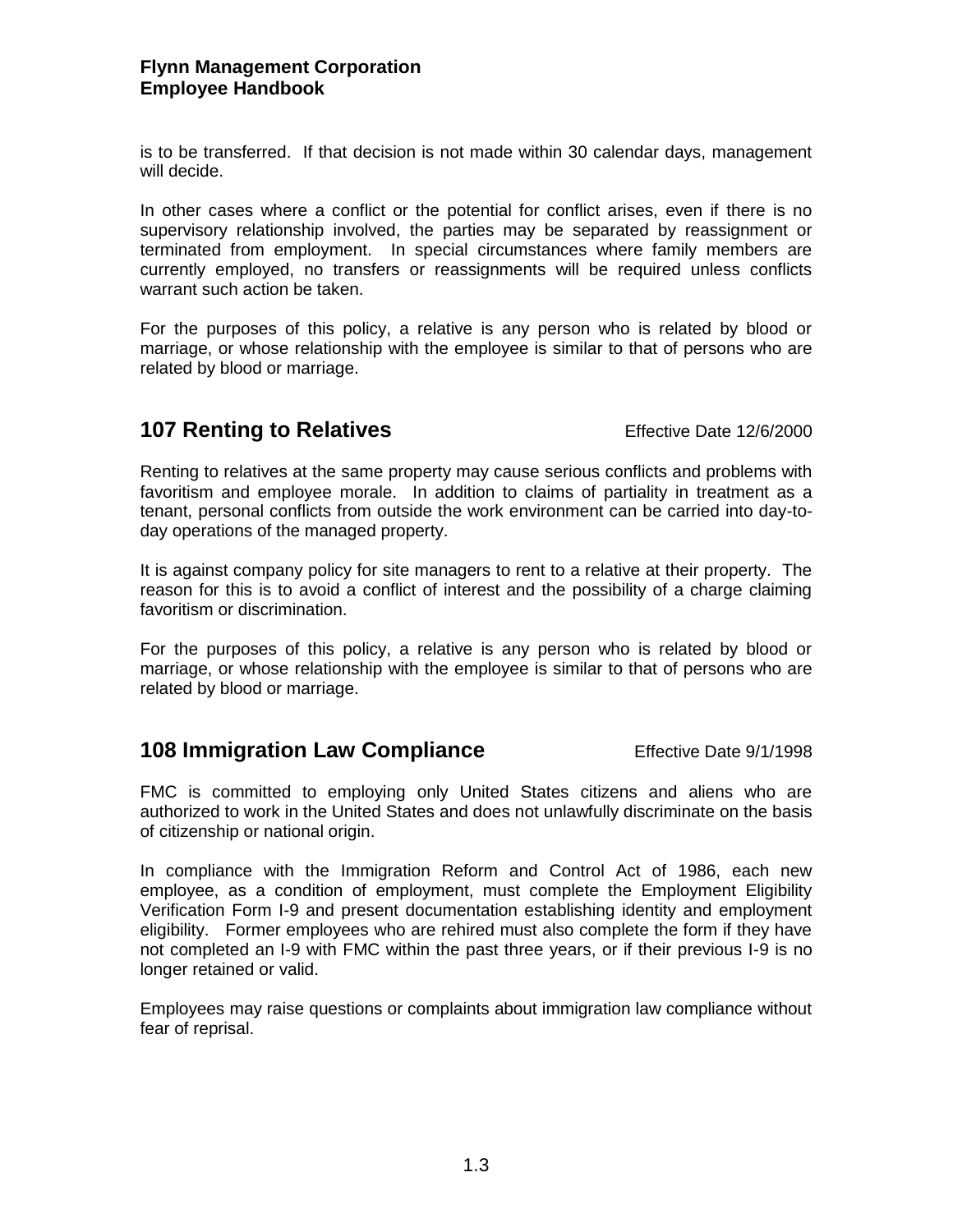## **109 Conflicts of Interest Effective Date 9/1/1998**

Employees have an obligation to conduct business within guidelines that prohibit actual or potential conflicts of interest. This policy establishes only the framework within which FMC wishes the business to operate. The purpose of these guidelines is to provide general direction so that employees can seek further clarification on issues related to the subject of acceptable standards of operation. Contact the Director of Property Management for more information or questions about conflicts of interest.

Transactions with outside firms must be conducted within a framework established and controlled by the executive level of FMC. Business dealings with outside firms should not result in unusual gains for those firms. Unusual gain refers to bribes; product bonuses, special fringe benefits, unusual price breaks, and other windfalls designed to ultimately benefit the employer, the employee, or both. Promotional plans that could be interpreted to involve unusual gain require specific executive-level approval.

An actual or potential conflict of interest occurs when an employee is in a position to influence a decision that may result in a personal gain for that employee or for a relative as a result of FMC's business dealings. For the purposes of this policy, a relative is any person who is related by blood or marriage, or whose relationship with the employee is similar to that of persons who are related by blood or marriage.

No "presumption of guilt" is created by the mere existence of a relationship with outside firms. However, if employees have any influence on transactions involving purchases, contracts, or leases, it is imperative that they disclose to an officer of FMC as soon as possible the existence of any actual or potential conflict of interest so that safeguards can be established to protect all parties.

Personal gain may result not only in cases where an employee or relative has a significant ownership in a firm with which FMC does business, but also when an employee or relative receives any kickback, bribe, substantial gift, or special consideration as a result of any transaction or business dealings involving FMC.

FMC considers a Conflict of Interest to exist:

(1) When an employee has any financial interest whatsoever in any vendor;

(2) Between the employee and the employees (or any other employee's) spouse, significant other, relatives, and step-relatives, (such as Grandmother, Aunt, Daughter, Granddaughter, Grandfather, Uncle, Son, Grandson, Mother, Sister, Niece, Cousin, Father, Brother, Nephew) and the vendor's owners or any of the vendor's management;

(3) When an employee advances any funds to any vendor;

(4) When any employee provides and/or pays on behalf of the vendor the cost of any services or materials;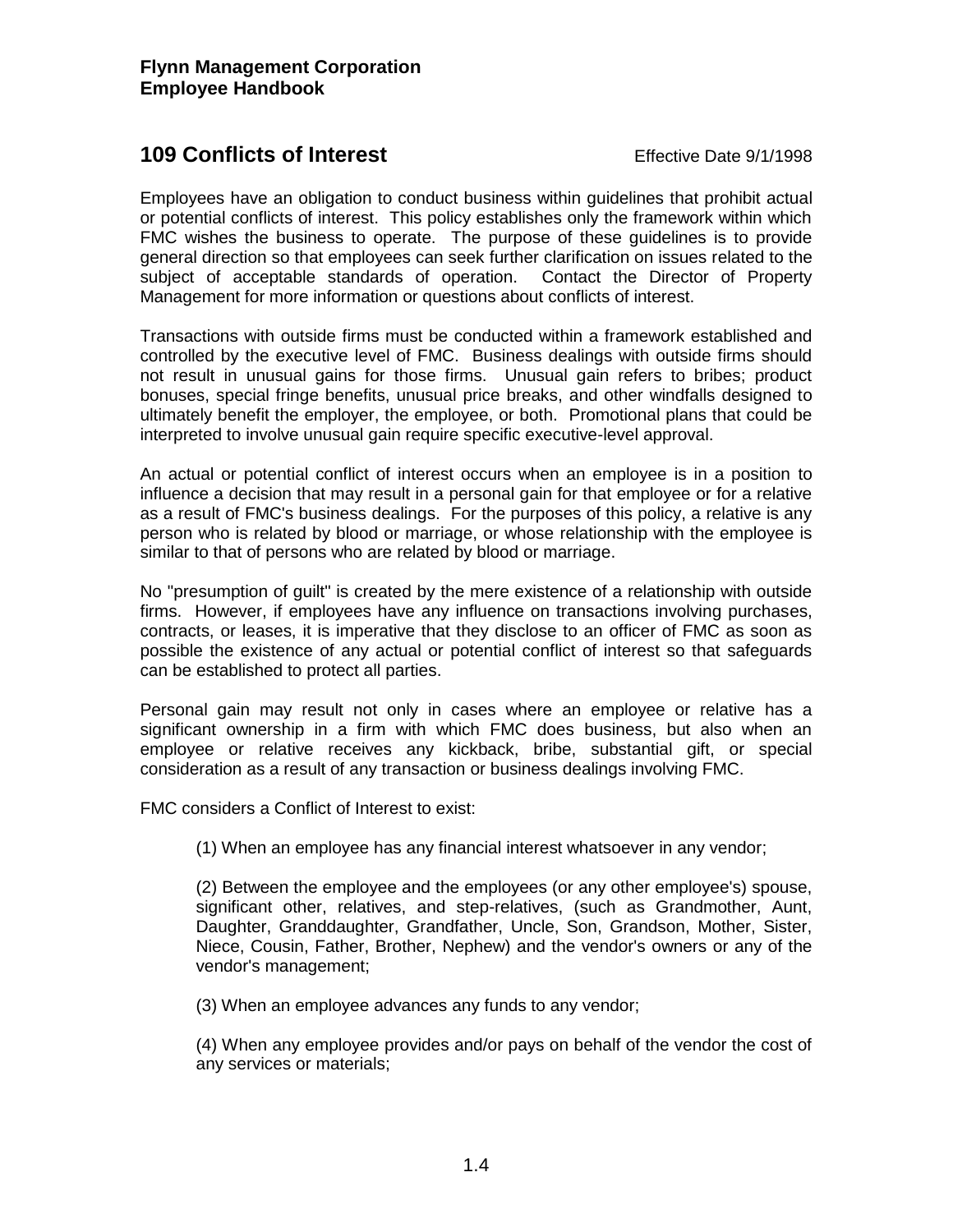(5) When there exists or comes into being any side deals, kick backs, loans, commissions, employment, agreements, contracts, or undertakings between the employee and any vendor.

Conflicts of interest are prohibited by FMC unless approved in advance in writing by the Director of Property Management of Flynn Management Corporation.

#### **110 Outside Employment** Effective Date 9/1/1998

Employees may not hold outside jobs unless approved in advance in writing by the Director of Property Management. Any employee with an unapproved outside job is subject to termination.

If FMC determines that an employee's outside work (even if previously approved) interferes with performance or the ability to meet the requirements of FMC as they are modified from time to time, the employee may be asked to terminate the outside employment if he or she wishes to remain with FMC.

Outside employment that constitutes a conflict of interest is prohibited. Employees may not receive any income or material gain from individuals outside FMC for materials produced or services rendered while performing their jobs

#### **111 Resident – Employee Boundaries Effective Date 2/2/2016**

Employees of Flynn Management Corporation are prohibited from driving or riding with residents in any personal vehicle for any reason. Employees are not to perform any work directly for a resident or accept any type of payment from a resident. Employees are not to be in residents' units. Employees are not to perform any personal services including, but not limited to: cooking, laundry, writing checks, shopping, transporting residents off the property, etc.

**No maintenance personnel are to be in an occupied apartment without a work order on file in the leasing office. The only exception would be in the event of an emergency in the unit.**

Employees are not to accept anything of value from a resident. This would include furniture, personal property, clothing, tips or any type of payment. If a tenant has items that they wish to give away the employee should direct the resident to contact local charities or churches.

Employees are not to accept cash from residents and write a personal check so the funds can be deposited. Direct the resident to purchase a money order.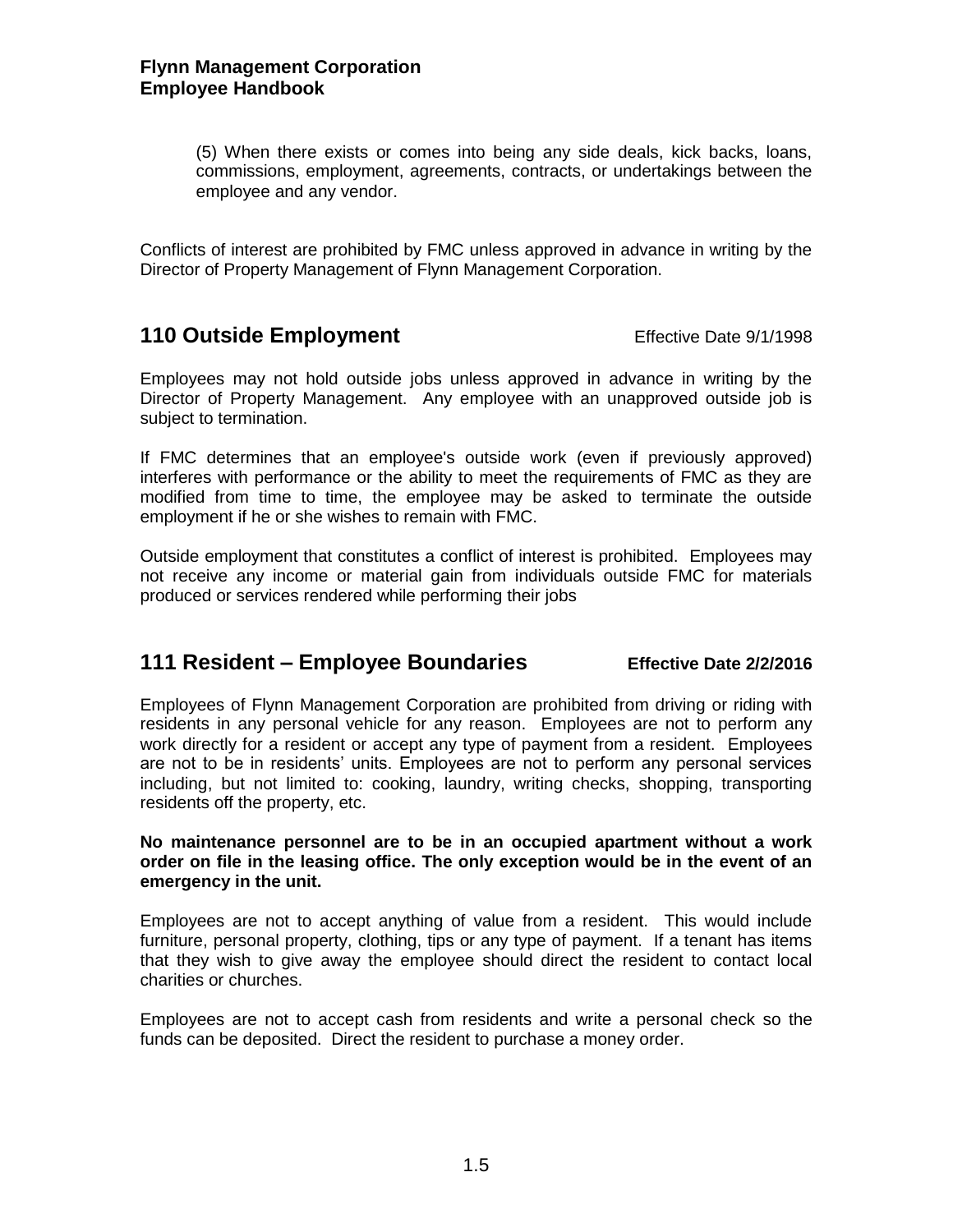# **112 Non-disclosure Effective Date 9/1/1998**

The protection of confidential business information and trade secrets is vital to the interests and the success of FMC. Such confidential information includes, but is not limited to, the following examples:

- \* compensation data
- \* customer lists
- \* financial information
- \* pending projects and proposals

Employees who improperly use or disclose trade secrets or confidential business information will be subject to disciplinary action, up to and including termination of employment and legal action, even if they do not actually benefit from the disclosed information.

# **114 Disability Accommodations** Effective Date 9/1/1998

FMC is committed to complying fully with the Americans with Disabilities Act (ADA) and ensuring equal opportunity in employment for qualified persons with disabilities. All employment practices and activities are conducted on a non-discriminatory basis.

Hiring procedures have been reviewed and provide persons with disabilities meaningful employment opportunities. Pre-employment inquiries are made only regarding an applicant's ability to perform the duties of the position.

Reasonable accommodation is available to all disabled employees, where their disability affects the performance of job functions. All employment decisions are based on the merits of the situation in accordance with defined criteria, not the disability of the individual.

Qualified individuals with disabilities are entitled to equal pay and other forms of compensation (or changes in compensation) as well as in job assignments, classifications, organizational structures, position descriptions, lines of progression, and seniority lists.

FMC is also committed to not discriminating against any qualified employees or applicants because they are related to or associated with a person with a disability. FMC will follow any state or local law that provides individuals with disabilities greater protection than the ADA.

This policy is neither exhaustive nor exclusive. FMC is committed to taking all other actions necessary to ensure equal employment opportunity for persons with disabilities in accordance with the ADA and all other applicable federal, state, and local laws.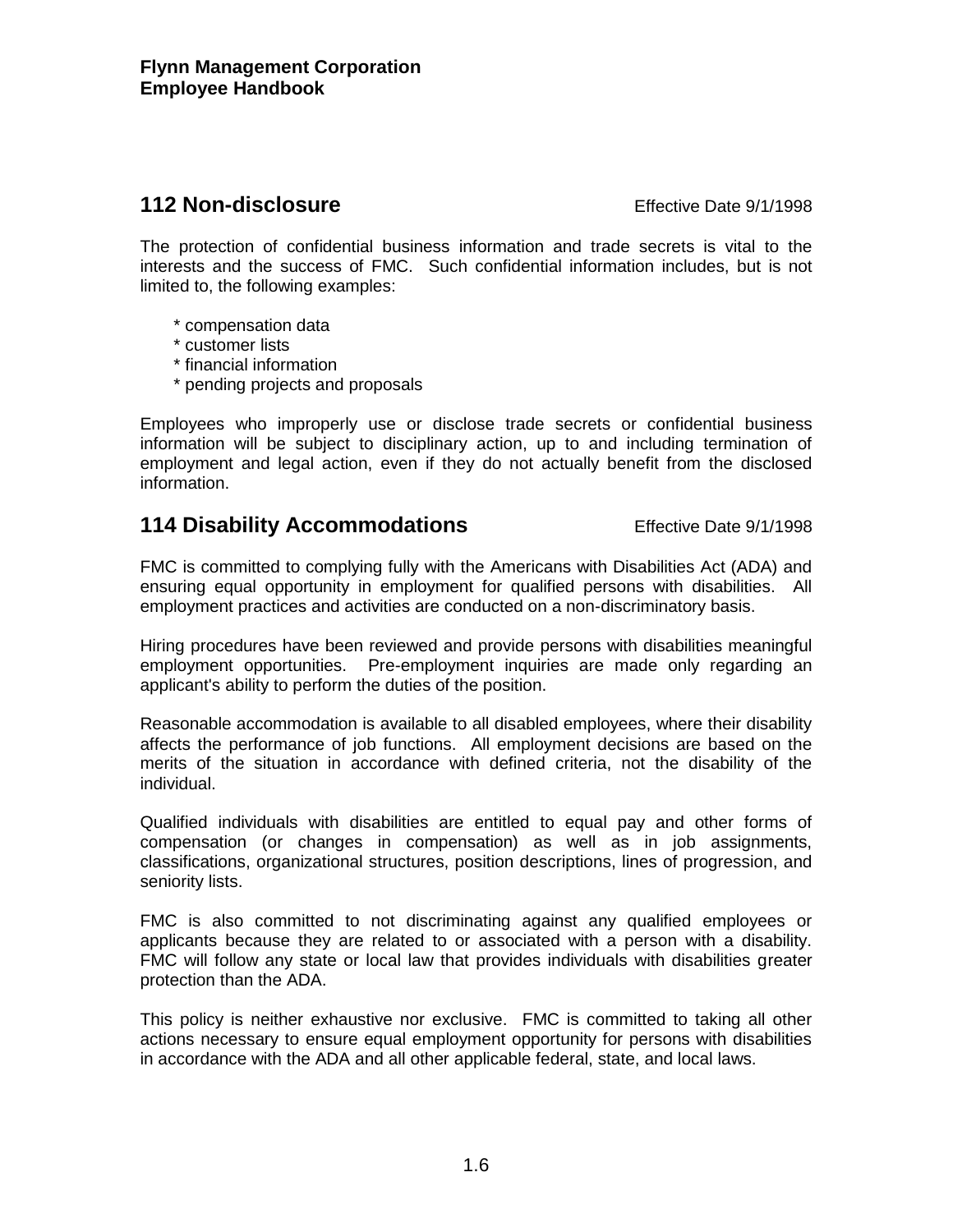## **116 Job Posting and Employee Referrals** Effective Date 9/1/1998

FMC provides employees an opportunity to indicate their interest in open positions and advance within the organization according to their skills and experience. In general, notices of all regular, full-time job openings are posted, although FMC reserves its discretionary right to not post a particular opening.

Job openings will be posted and normally remain open for 7 days. Each job posting notice will include the dates of the posting period, job title, department, location, grade level, job summary, essential duties, and qualifications (required skills and abilities).

To be eligible to apply for a posted job, employees must have performed competently for at least 6 months in their current position. Employees who have a written warning on file, or are on probation or suspension are not eligible to apply for posted jobs. Eligible employees can only apply for those posted jobs for which they possess the required skills, competencies, and qualifications.

To apply for an open position, employees should submit a job posting application to the Human Resources Director listing job-related skills and accomplishments. It should also describe how their current experience with FMC and prior work experience and/or education qualifies them for the position.

FMC recognizes the benefit of developmental experiences and encourages employees to talk with their supervisors about their career plans. Supervisors are encouraged to support employees' efforts to gain experience and advance within the organization.

An applicant's supervisor may be contacted to verify performance, skills, and attendance. Any staffing limitations or other circumstances that might affect a prospective transfer may also be discussed.

Job posting is a way to inform employees of openings and to identify qualified and interested applicants who might not otherwise be known to the hiring manager. Other recruiting sources may also be used to fill open positions in the best interest of the organization.

FMC also encourages employees to identify friends or acquaintances who are interested in employment opportunities and refer qualified outside applicants for posted jobs. Employees should obtain permission from the individual before making a referral, share their knowledge of the organization, and not make commitments or oral promises of employment.

An employee should submit the referral's resume and/or completed application form to the Human Resources Director for a posted job.

# **181 Casual Labor** Effective Date 5/24/2002

All persons contracted by FMC managed properties are required to be licensed contractors, with General Liability Insurance, Automobile Insurance and Worker's Compensation Insurance. Certificates of Insurance and copies of pertinent licenses